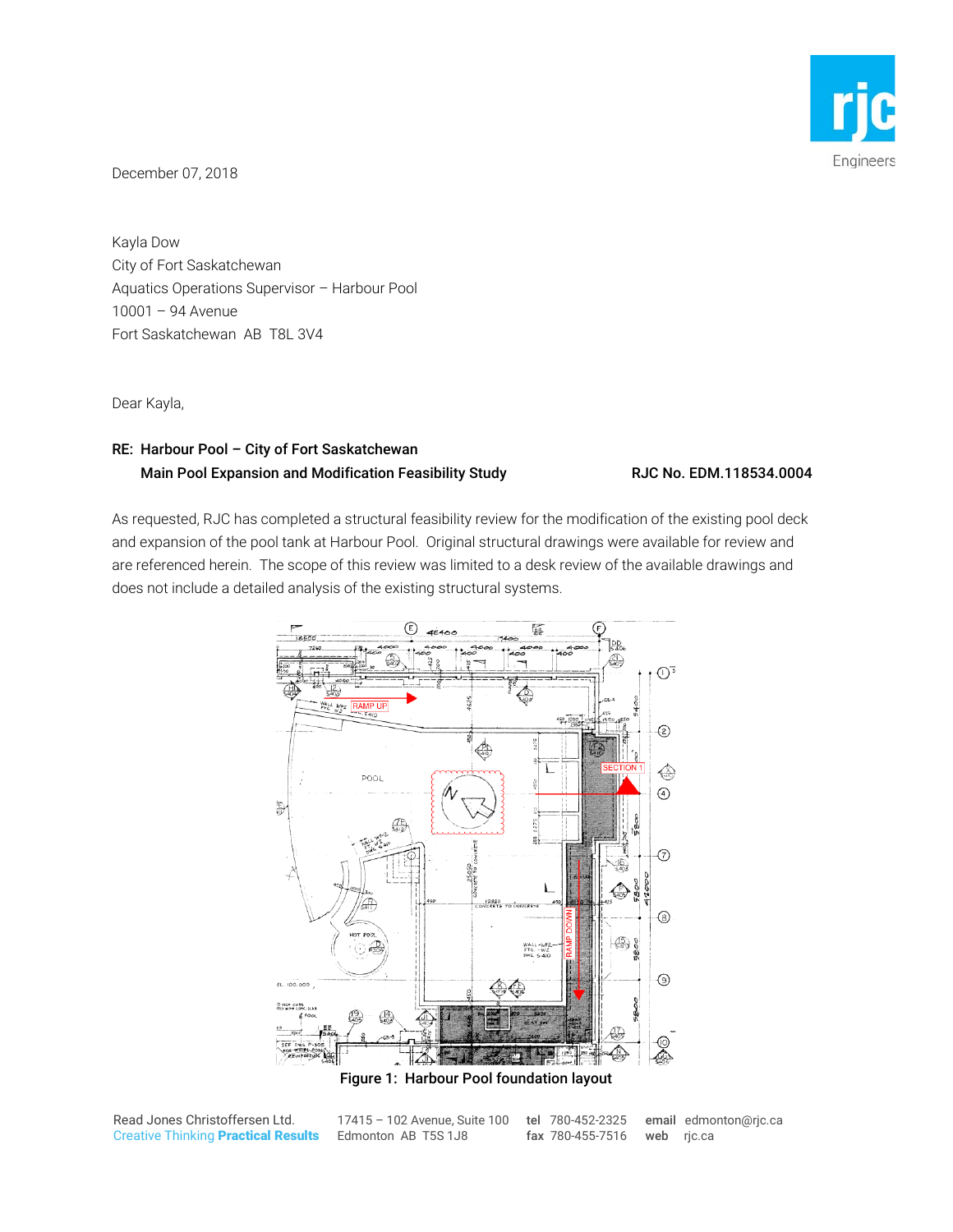December 07, 2018 RJC No. EDM.118534.0004 page 2



The concrete pool structure currently consists of a rectangular section with an additional branch on the north-west. The east pool deck consists of a concrete slab-on-grade that slopes up from the main deck elevation of the natatorium until just south of GL E. The pool deck remains at +900 mm around the pool corner, until sloping down west of GL 7. Sloped areas are indicated by red arrows in Figure 1. On the south side of the pool, west of GL 2, the pool deck consists of a structural concrete slab spanning over a tunnel space to the concrete foundation along GL F.

The pool's foundation structure consists of concrete footings. The building foundations along GL 1 and GL F are concrete foundation walls with pilasters on strip footings. These foundations support exterior block walls, which in turn support glulam roof beams and purlins.

The first modification reviewed was to cut down the raised portion of the pool deck and tank to match the lower deck elevation of the natatorium. This would require:

- Removal and reinstallation of the existing slab-on-grade on the east side of the pool
- Chipping down of existing pool walls
- **F** Removal of concrete half-wall and deck slab indicated in Figure 2 on the south side of the pool
- Replacement of existing structural slab at a lower elevation along the south side, west of GL 2

Our review indicates that it is structurally feasible to modify the existing pool deck and tank to match the lower deck elevation of the natatorium.



Figure 2: Section 1 through south pool deck